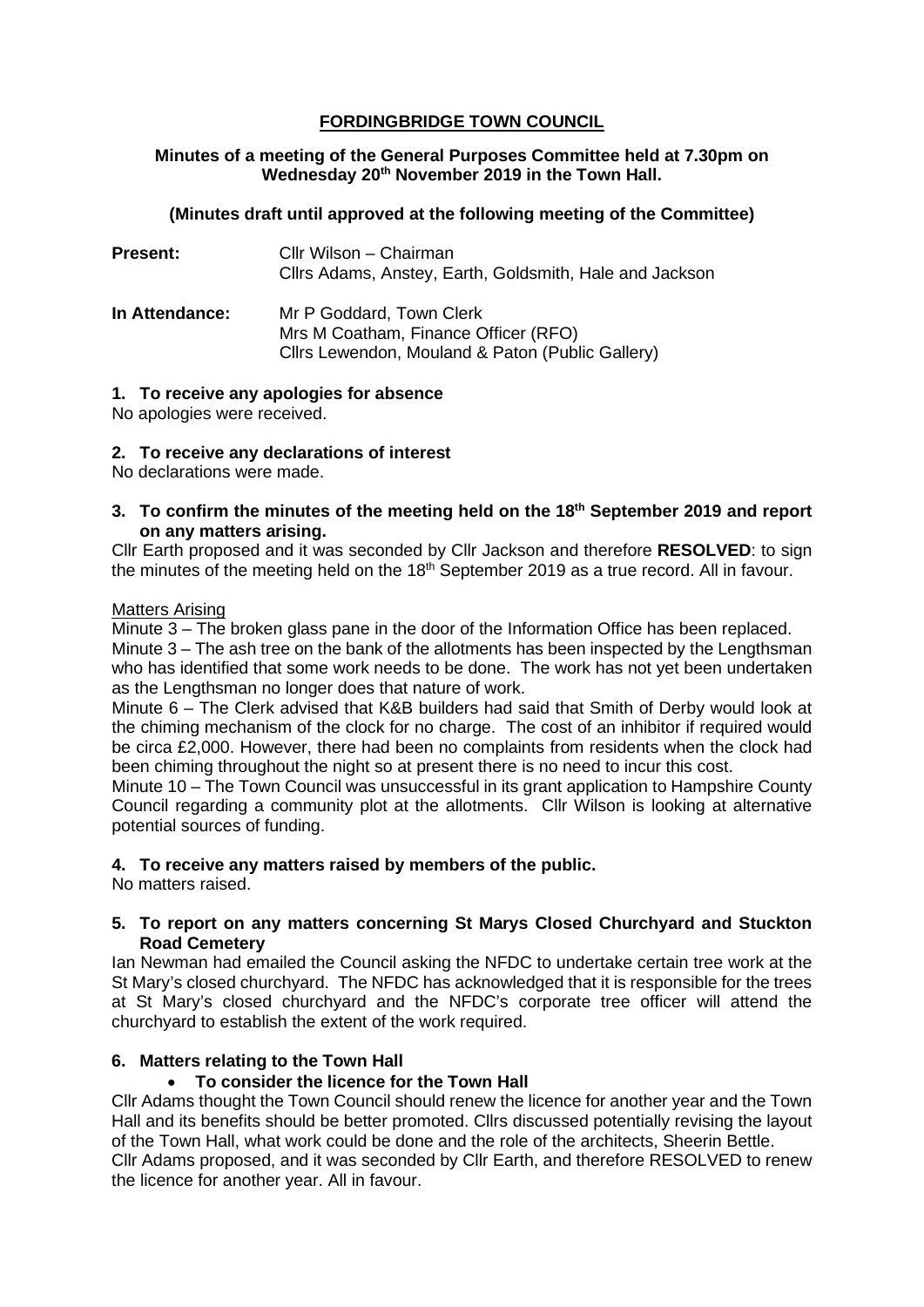### *Action: Clerk to review historic correspondence regarding internal work to the Town Hall and then convene meeting*

The Clerk advised that the final bill for the lightning conductor work for £2,684 plus VAT would shortly be received and this was likely to be the final bill for the Town Hall works until the end of the retention period of 12 months.

### **7. To report on any matters relating to the Information Office**

Nothing to report

## **8. To report any matters concerning footpaths**

The RFO advised that the Town Council had some time ago received £357 towards replacing the Avon Valley Path map board near St Mary's Church. Hampshire County Council has now provided a map of suitable quality for a new board and the RFO is in the process of obtaining costings.

The RFO referred to emails regarding historic footpaths from the New Forest National Park Authority ("NPA"). Cllr Lewendon has been receiving these emails and said the emails were not really relevant to the town itself but made reference to the Stuckton Ironworks and the historic riots at that site. The RFO asked Cllr Lewendon to contact the NPA as the NPA has funding to try and promote historic routes, one of which is partly in Fordingbridge.

### **9. Matters concerning Highways**

Cllr Wilson commented on the condition of the pavements and the low level of lighting in Whitsbury Road and Alexandra Road and suggested raising the lights on the poles so that they are not obscured by hedges. Cllr Wilson said this had been raised with Cllr Heron (Hampshire County Council) in the past. Cllr Lewendon reported that drains were being cleared by contractors and the waste was being left on to the pavements and that outside Augustus Park the road floods on to the pavement. Cllr Goldsmith referred to a drain in the High Street that was blocked. Cllr Hale raised the issue of parking in Salisbury Street. Cllr Lewendon informed the meeting that Cllr Heron had advised that parking enforcement was likely to be transferred to Hampshire County Council.

*Action: Clerk to ask Cllr Heron about raising the lights* 

### **10. Matters concerning Allotments**

Cllr Wilson referred to the new allotments at Augustus Park. The Town Council has been liaising with the NFDC and Pennyfarthing Homes and is looking for twenty half plot allotments. Some local residents are keen to set up a man-shed and Cllr Wilson had just attended one of their meetings. The mens-shed association is a national body which aims to set up man-sheds to promote the health and well-being of men. It may be possible to put a man-shed on the proposed allotment site. The residents could supply their own portacabin if a suitable site could be found or, if it was available, they could use the old toilet block at the Recreation Ground, which they would renovate. Cllr Adams said he wouldn't want to see the block demolished and Cllr Paton agreed that the block should only be demolished if there was no use for it. Cllr Earth suggested a suitable site for a portacabin in Frog Lane which Cllr Wilson and Cllr Earth will contact the residents about.

#### **11. To discuss budget proposals for 2020/2021 financial year and make a recommendation to the Finance & Policy Committee Meeting on 27th November 2019**

The RFO had produced a draft budget for 2020/2021 having reviewed the forward plan. The RFO talked through the assumptions made in producing the budget. Cllrs discussed the funds allocated to Fred's patch and the allotments. Cllr Jackson highlighted the £150,000 allocated to the Town Hall and raised the issue of drawing down of the current PWLB loan. The RFO advised that the current approved PWLB loan would need to be drawn down this financial year and would fund the Town Hall remedial works undertaken this year. A further loan could be applied for if deemed necessary for additional works on the Town Hall. The RFO advised that the proposed costs set out in the budget did not need to be met from the precept but could be